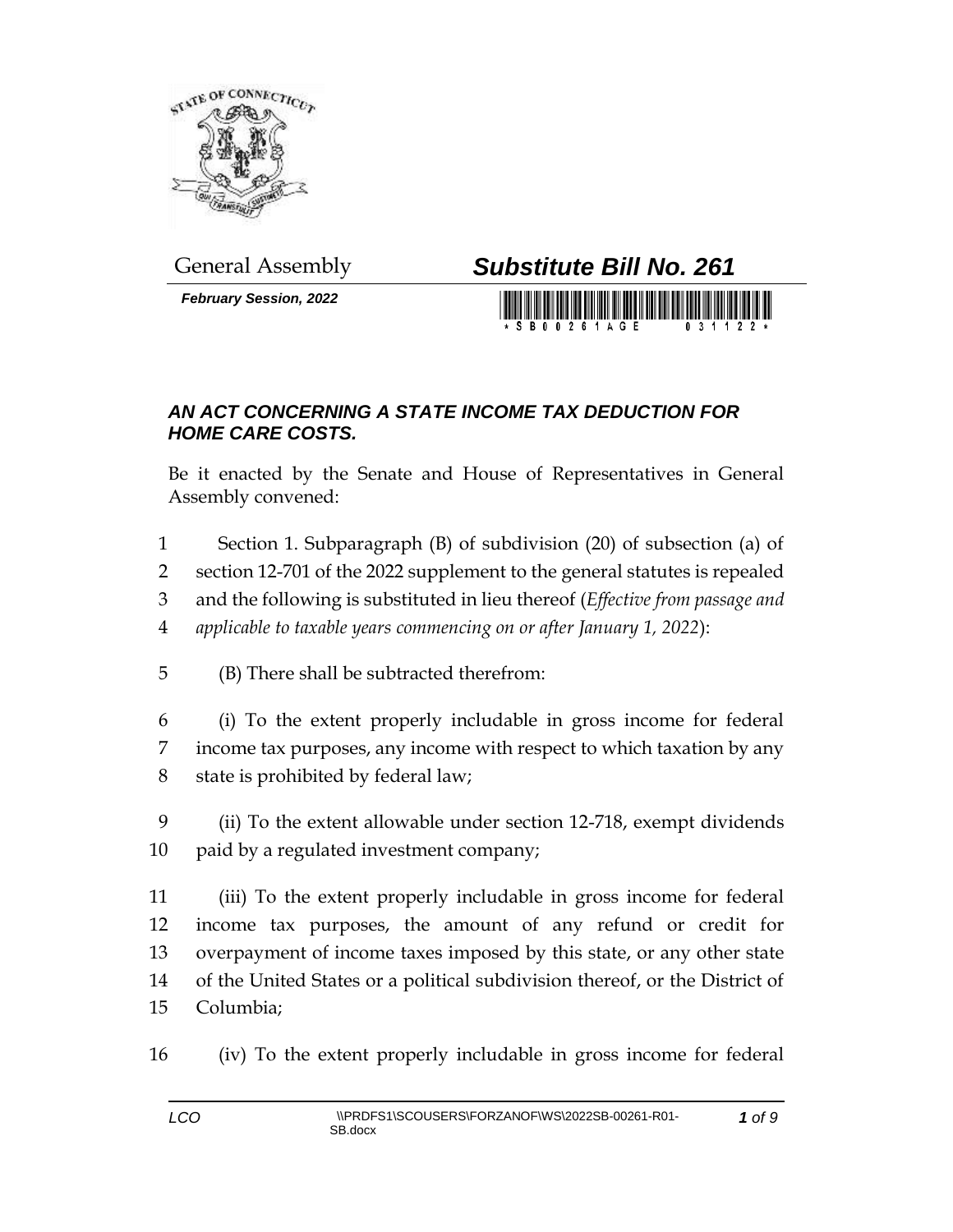income tax purposes and not otherwise subtracted from federal adjusted gross income pursuant to clause (x) of this subparagraph in computing Connecticut adjusted gross income, any tier 1 railroad retirement benefits;

 (v) To the extent any additional allowance for depreciation under Section 168(k) of the Internal Revenue Code for property placed in service after September 27, 2017, was added to federal adjusted gross income pursuant to subparagraph (A)(ix) of this subdivision in computing Connecticut adjusted gross income, twenty-five per cent of such additional allowance for depreciation in each of the four succeeding taxable years;

 (vi) To the extent properly includable in gross income for federal income tax purposes, any interest income from obligations issued by or on behalf of the state of Connecticut, any political subdivision thereof, or public instrumentality, state or local authority, district or similar public entity created under the laws of the state of Connecticut;

 (vii) To the extent properly includable in determining the net gain or loss from the sale or other disposition of capital assets for federal income tax purposes, any gain from the sale or exchange of obligations issued by or on behalf of the state of Connecticut, any political subdivision thereof, or public instrumentality, state or local authority, district or similar public entity created under the laws of the state of Connecticut, in the income year such gain was recognized;

 (viii) Any interest on indebtedness incurred or continued to purchase or carry obligations or securities the interest on which is subject to tax under this chapter but exempt from federal income tax, to the extent that such interest on indebtedness is not deductible in determining federal adjusted gross income and is attributable to a trade or business carried on by such individual;

 (ix) Ordinary and necessary expenses paid or incurred during the taxable year for the production or collection of income which is subject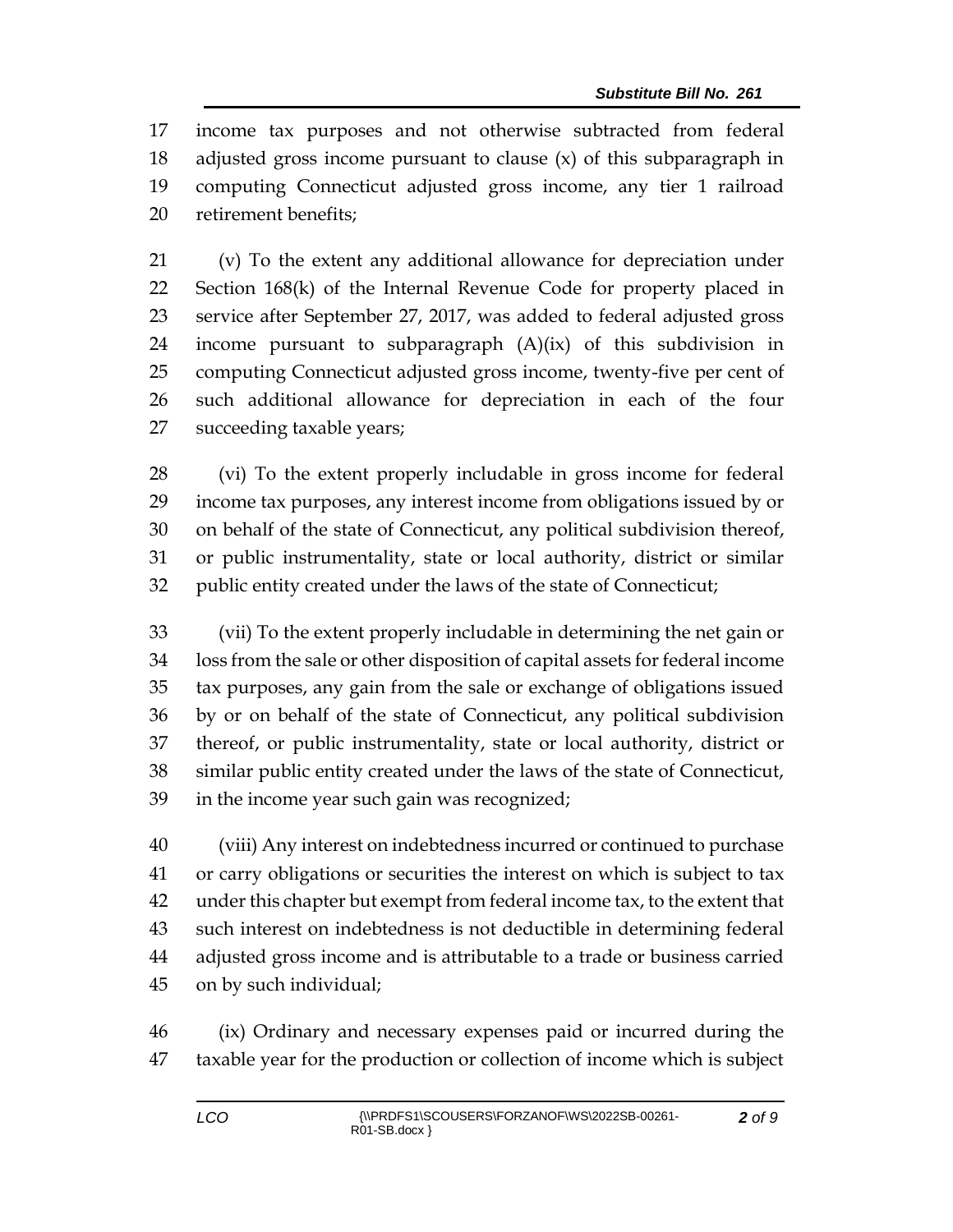to taxation under this chapter but exempt from federal income tax, or the management, conservation or maintenance of property held for the production of such income, and the amortizable bond premium for the taxable year on any bond the interest on which is subject to tax under this chapter but exempt from federal income tax, to the extent that such expenses and premiums are not deductible in determining federal adjusted gross income and are attributable to a trade or business carried on by such individual;

 (x) (I) For taxable years commencing prior to January 1, 2019, for a person who files a return under the federal income tax as an unmarried individual whose federal adjusted gross income for such taxable year is less than fifty thousand dollars, or as a married individual filing separately whose federal adjusted gross income for such taxable year is less than fifty thousand dollars, or for a husband and wife who file a return under the federal income tax as married individuals filing jointly whose federal adjusted gross income for such taxable year is less than sixty thousand dollars or a person who files a return under the federal income tax as a head of household whose federal adjusted gross income for such taxable year is less than sixty thousand dollars, an amount equal to the Social Security benefits includable for federal income tax purposes;

 (II) For taxable years commencing prior to January 1, 2019, for a person who files a return under the federal income tax as an unmarried individual whose federal adjusted gross income for such taxable year is fifty thousand dollars or more, or as a married individual filing separately whose federal adjusted gross income for such taxable year is fifty thousand dollars or more, or for a husband and wife who file a return under the federal income tax as married individuals filing jointly whose federal adjusted gross income from such taxable year is sixty thousand dollars or more or for a person who files a return under the federal income tax as a head of household whose federal adjusted gross income for such taxable year is sixty thousand dollars or more, an amount equal to the difference between the amount of Social Security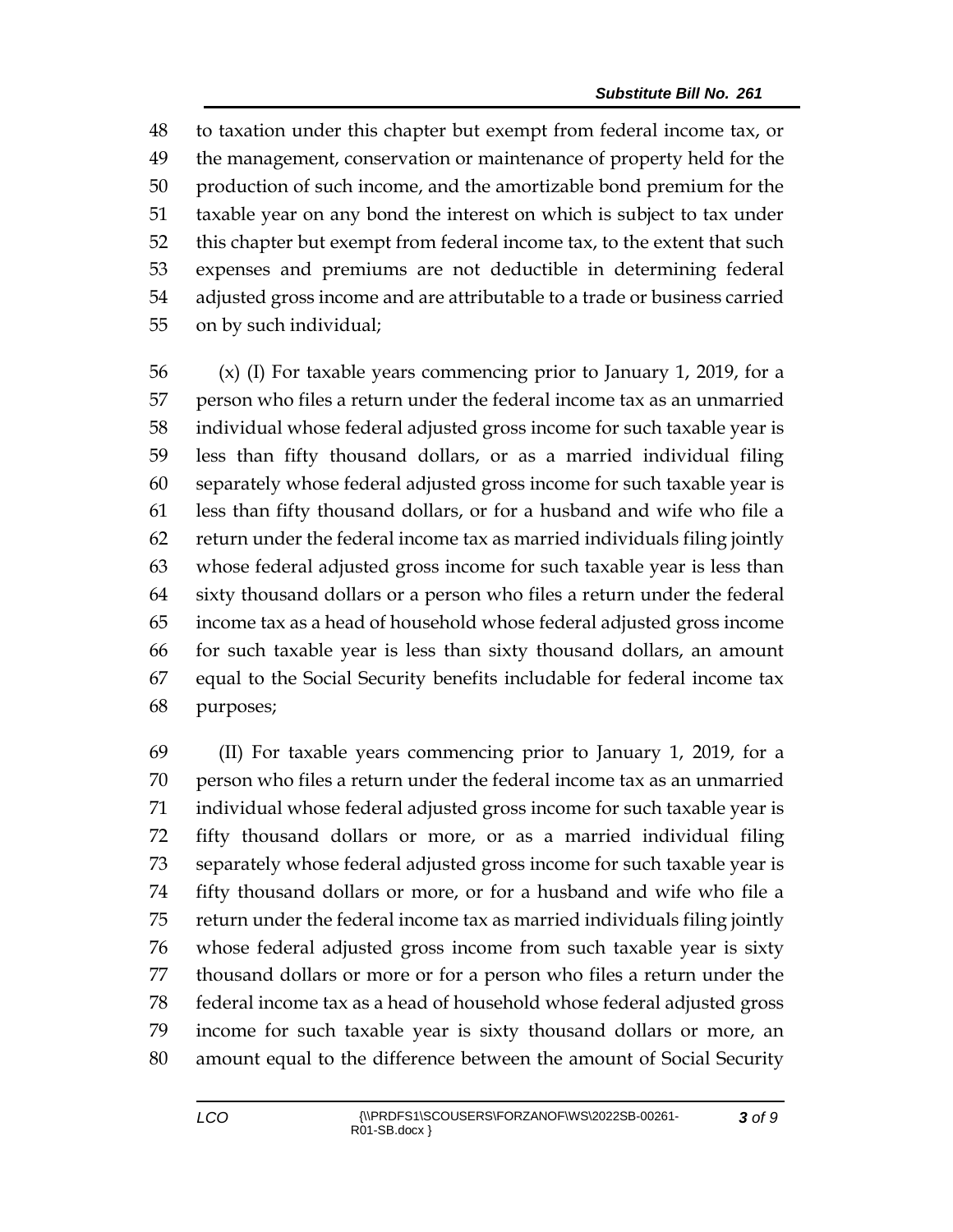benefits includable for federal income tax purposes and the lesser of twenty-five per cent of the Social Security benefits received during the taxable year, or twenty-five per cent of the excess described in Section 86(b)(1) of the Internal Revenue Code;

 (III) For the taxable year commencing January 1, 2019, and each taxable year thereafter, for a person who files a return under the federal income tax as an unmarried individual whose federal adjusted gross income for such taxable year is less than seventy-five thousand dollars, or as a married individual filing separately whose federal adjusted gross income for such taxable year is less than seventy-five thousand dollars, or for a husband and wife who file a return under the federal income tax as married individuals filing jointly whose federal adjusted gross income for such taxable year is less than one hundred thousand dollars or a person who files a return under the federal income tax as a head of household whose federal adjusted gross income for such taxable year is less than one hundred thousand dollars, an amount equal to the Social Security benefits includable for federal income tax purposes; and

 (IV) For the taxable year commencing January 1, 2019, and each taxable year thereafter, for a person who files a return under the federal income tax as an unmarried individual whose federal adjusted gross income for such taxable year is seventy-five thousand dollars or more, or as a married individual filing separately whose federal adjusted gross income for such taxable year is seventy-five thousand dollars or more, or for a husband and wife who file a return under the federal income tax as married individuals filing jointly whose federal adjusted gross income from such taxable year is one hundred thousand dollars or more or for a person who files a return under the federal income tax as a head of household whose federal adjusted gross income for such taxable year is one hundred thousand dollars or more, an amount equal to the difference between the amount of Social Security benefits includable for federal income tax purposes and the lesser of twenty-five per cent of the Social Security benefits received during the taxable year, or twenty-five per cent of the excess described in Section 86(b)(1) of the Internal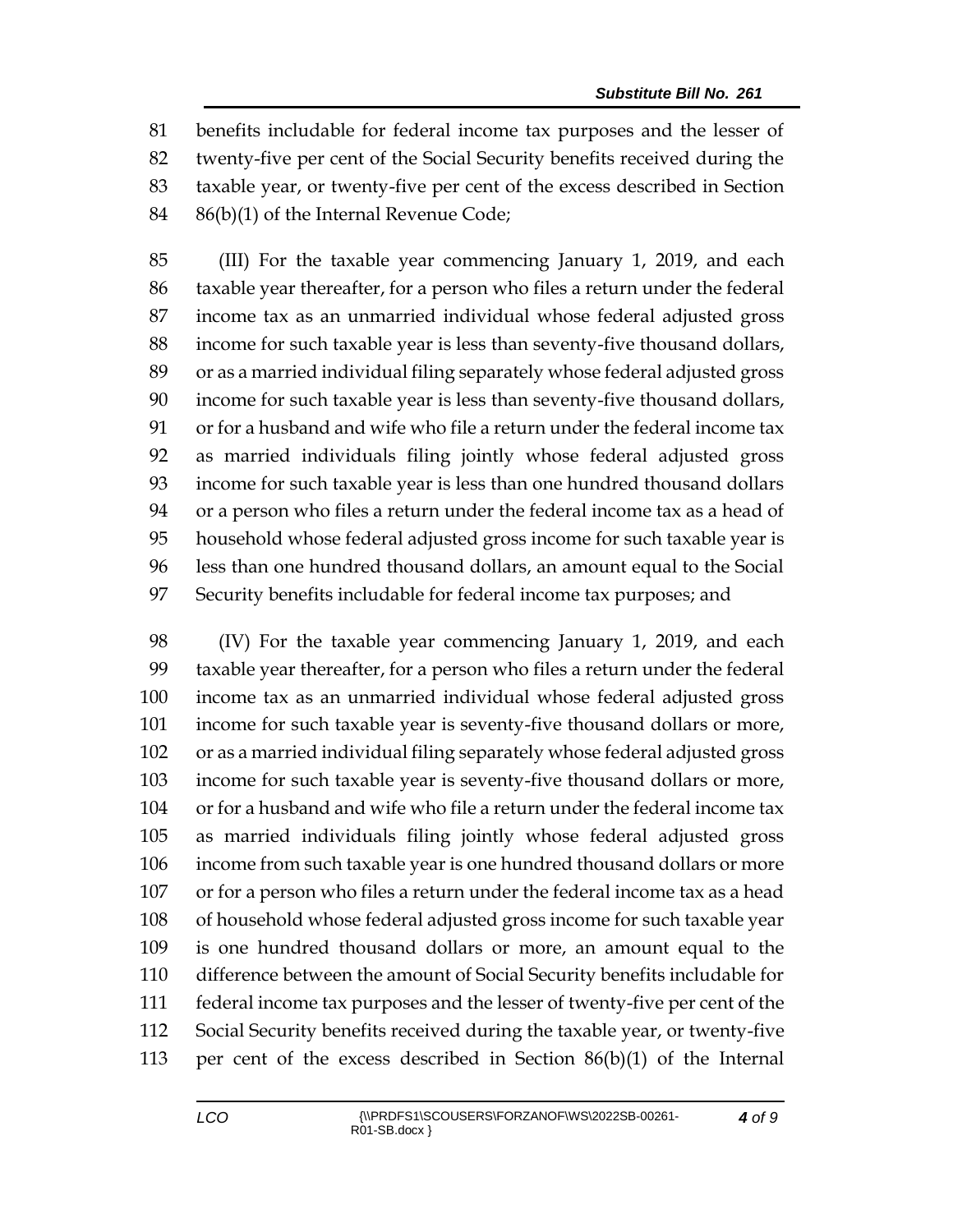Revenue Code;

 (xi) To the extent properly includable in gross income for federal income tax purposes, any amount rebated to a taxpayer pursuant to section 12-746;

 (xii) To the extent properly includable in the gross income for federal income tax purposes of a designated beneficiary, any distribution to such beneficiary from any qualified state tuition program, as defined in Section 529(b) of the Internal Revenue Code, established and maintained by this state or any official, agency or instrumentality of the state;

 (xiii) To the extent allowable under section 12-701a, contributions to accounts established pursuant to any qualified state tuition program, as defined in Section 529(b) of the Internal Revenue Code, established and maintained by this state or any official, agency or instrumentality of the state;

 (xiv) To the extent properly includable in gross income for federal income tax purposes, the amount of any Holocaust victims' settlement payment received in the taxable year by a Holocaust victim;

 (xv) To the extent properly includable in gross income for federal income tax purposes of an account holder, as defined in section 31- 51ww, interest earned on funds deposited in the individual development account, as defined in section 31-51ww, of such account holder;

 (xvi) To the extent properly includable in the gross income for federal income tax purposes of a designated beneficiary, as defined in section 3-123aa, interest, dividends or capital gains earned on contributions to accounts established for the designated beneficiary pursuant to the Connecticut Homecare Option Program for the Elderly established by sections 3-123aa to 3-123ff, inclusive;

(xvii) To the extent properly includable in gross income for federal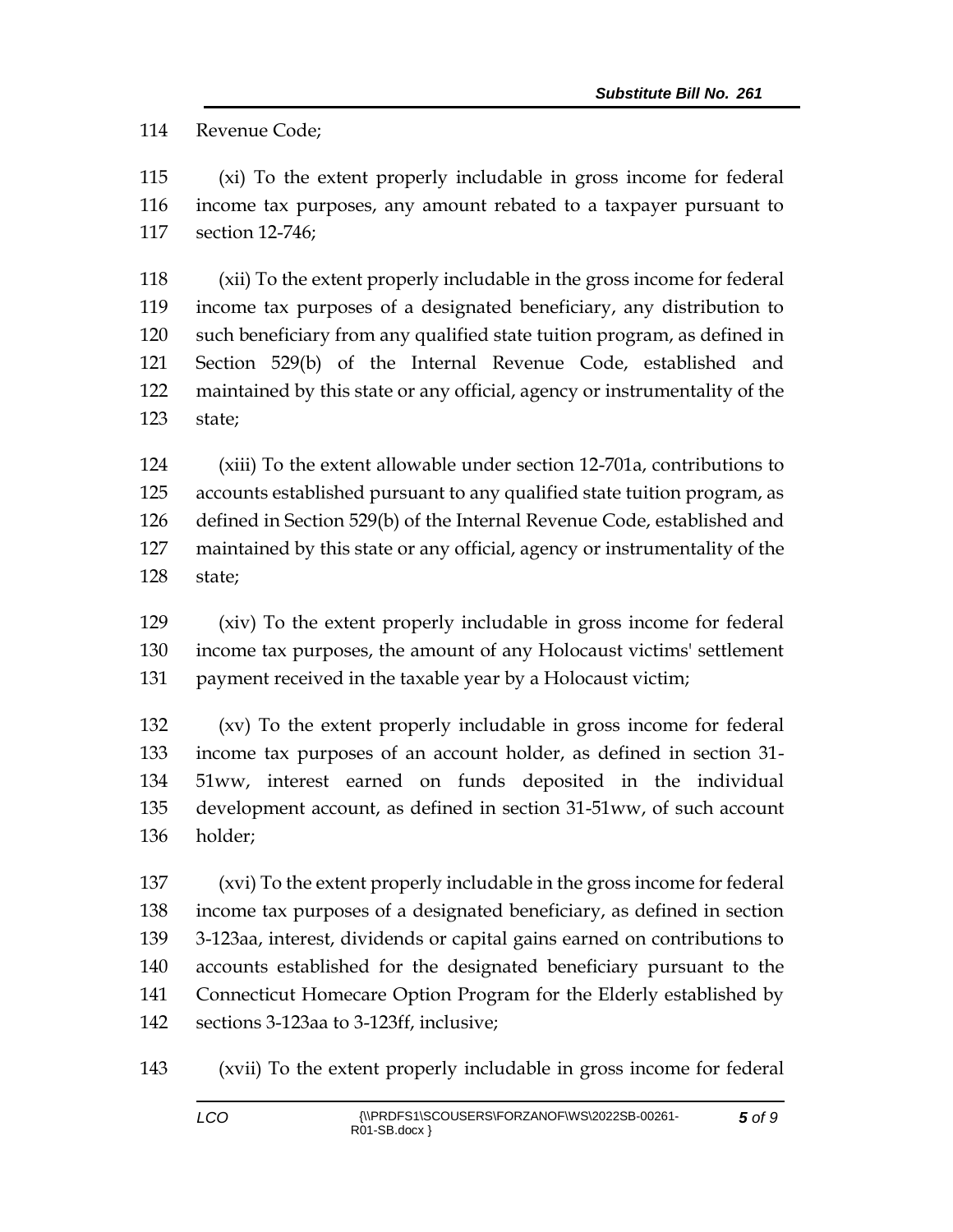income tax purposes, any income received from the United States government as retirement pay for a retired member of (I) the Armed Forces of the United States, as defined in Section 101 of Title 10 of the United States Code, or (II) the National Guard, as defined in Section 101 of Title 10 of the United States Code;

 (xviii) To the extent properly includable in gross income for federal income tax purposes for the taxable year, any income from the discharge of indebtedness in connection with any reacquisition, after December 31, 2008, and before January 1, 2011, of an applicable debt instrument or instruments, as those terms are defined in Section 108 of the Internal Revenue Code, as amended by Section 1231 of the American Recovery and Reinvestment Act of 2009, to the extent any such income was added 156 to federal adjusted gross income pursuant to subparagraph  $(A)(xi)$  of this subdivision in computing Connecticut adjusted gross income for a preceding taxable year;

 (xix) To the extent not deductible in determining federal adjusted gross income, the amount of any contribution to a manufacturing reinvestment account established pursuant to section 32-9zz in the taxable year that such contribution is made;

 (xx) To the extent properly includable in gross income for federal income tax purposes, (I) for the taxable year commencing January 1, 2015, ten per cent of the income received from the state teachers' retirement system, (II) for the taxable years commencing January 1, 2016, to January 1, 2020, inclusive, twenty-five per cent of the income received from the state teachers' retirement system, and (III) for the taxable year commencing January 1, 2021, and each taxable year thereafter, fifty per cent of the income received from the state teachers' retirement system or, for a taxpayer whose federal adjusted gross income does not exceed the applicable threshold under clause (xxi) of this subparagraph, the percentage pursuant to said clause of the income received from the state teachers' retirement system, whichever deduction is greater;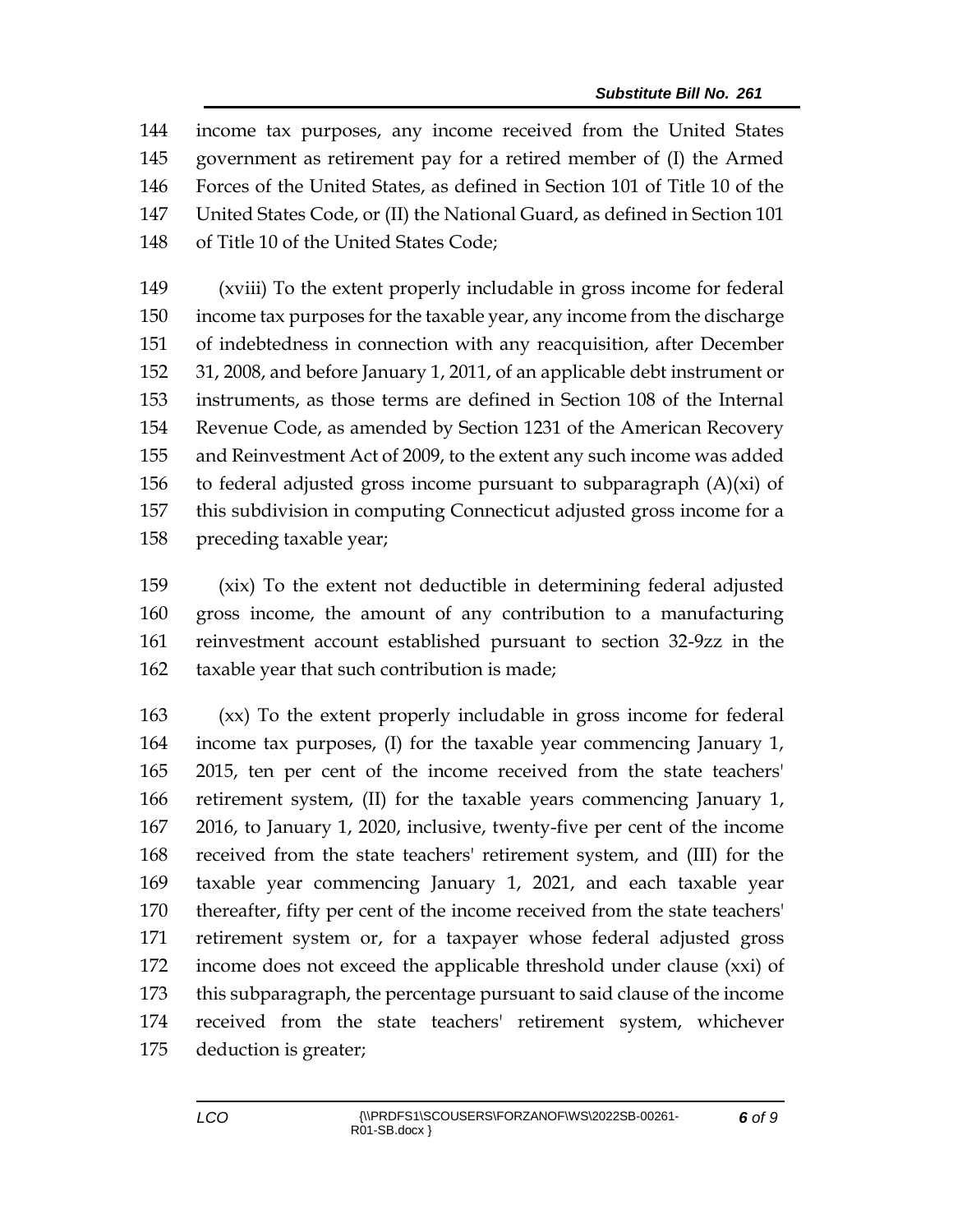(xxi) To the extent properly includable in gross income for federal income tax purposes, except for retirement benefits under clause (iv) of this subparagraph and retirement pay under clause (xvii) of this subparagraph, for a person who files a return under the federal income tax as an unmarried individual whose federal adjusted gross income for such taxable year is less than seventy-five thousand dollars, or as a married individual filing separately whose federal adjusted gross income for such taxable year is less than seventy-five thousand dollars, or as a head of household whose federal adjusted gross income for such taxable year is less than seventy-five thousand dollars, or for a husband and wife who file a return under the federal income tax as married individuals filing jointly whose federal adjusted gross income for such taxable year is less than one hundred thousand dollars, (I) for the taxable year commencing January 1, 2019, fourteen per cent of any pension or annuity income, (II) for the taxable year commencing January 1, 2020, twenty-eight per cent of any pension or annuity income, (III) for the taxable year commencing January 1, 2021, forty-two per cent of any pension or annuity income, (IV) for the taxable year commencing January 1, 2022, fifty-six per cent of any pension or annuity income, (V) for the taxable year commencing January 1, 2023, seventy per cent of any pension or annuity income, (VI) for the taxable year commencing January 1, 2024, eighty-four per cent of any pension or annuity income, and (VII) for the taxable year commencing January 1, 2025, and each taxable year thereafter, any pension or annuity income;

 (xxii) The amount of lost wages and medical, travel and housing expenses, not to exceed ten thousand dollars in the aggregate, incurred by a taxpayer during the taxable year in connection with the donation to another person of an organ for organ transplantation occurring on or after January 1, 2017;

 (xxiii) To the extent properly includable in gross income for federal income tax purposes, the amount of any financial assistance received from the Crumbling Foundations Assistance Fund or paid to or on behalf of the owner of a residential building pursuant to sections 8-442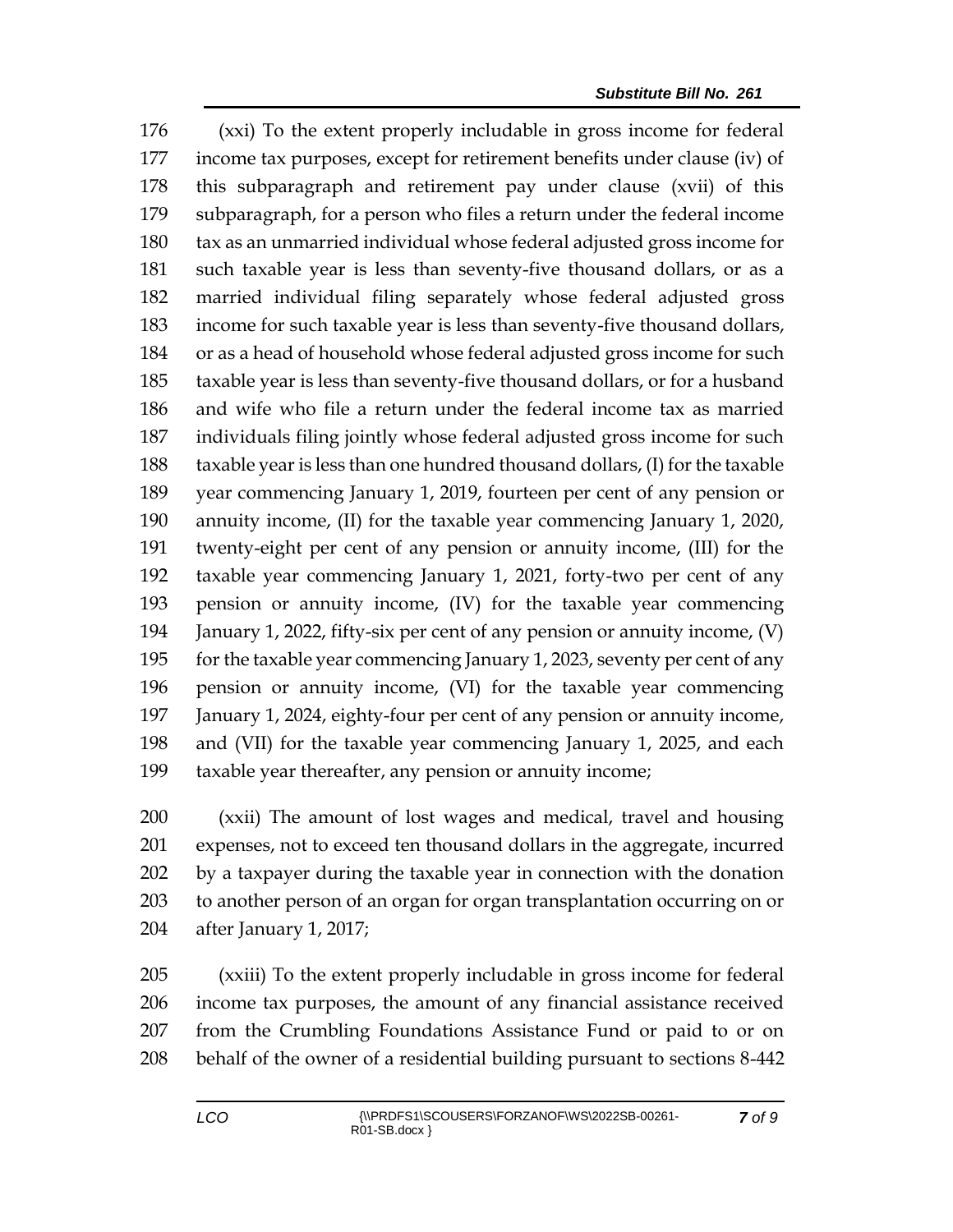and 8-443;

 (xxiv) To the extent properly includable in gross income for federal income tax purposes, the amount calculated pursuant to subsection (b) of section 12-704g for income received by a general partner of a venture capital fund, as defined in 17 CFR 275.203(l)-1, as amended from time to time;

 (xxv) To the extent any portion of a deduction under Section 179 of the Internal Revenue Code was added to federal adjusted gross income pursuant to subparagraph (A)(xiv) of this subdivision in computing Connecticut adjusted gross income, twenty-five per cent of such disallowed portion of the deduction in each of the four succeeding taxable years; **[**and**]**

 (xxvi) To the extent properly includable in gross income for federal income tax purposes, for a person who files a return under the federal income tax as an unmarried individual whose federal adjusted gross income for such taxable year is less than seventy-five thousand dollars, or as a married individual filing separately whose federal adjusted gross income for such taxable year is less than seventy-five thousand dollars, 227 or as a head of household whose federal adjusted gross income for such taxable year is less than seventy-five thousand dollars, or for a husband and wife who file a return under the federal income tax as married individuals filing jointly whose federal adjusted gross income for such taxable year is less than one hundred thousand dollars, (I) for the taxable year commencing January 1, 2023, twenty-five per cent of any distribution from an individual retirement account other than a Roth individual retirement account, (II) for the taxable year commencing January 1, 2024, fifty per cent of any distribution from an individual 236 retirement account other than a Roth individual retirement account, (III) for the taxable year commencing January 1, 2025, seventy-five per cent of any distribution from an individual retirement account other than a Roth individual retirement account, and (IV) for the taxable year commencing January 1, 2026, and each taxable year thereafter, any distribution from an individual retirement account other than a Roth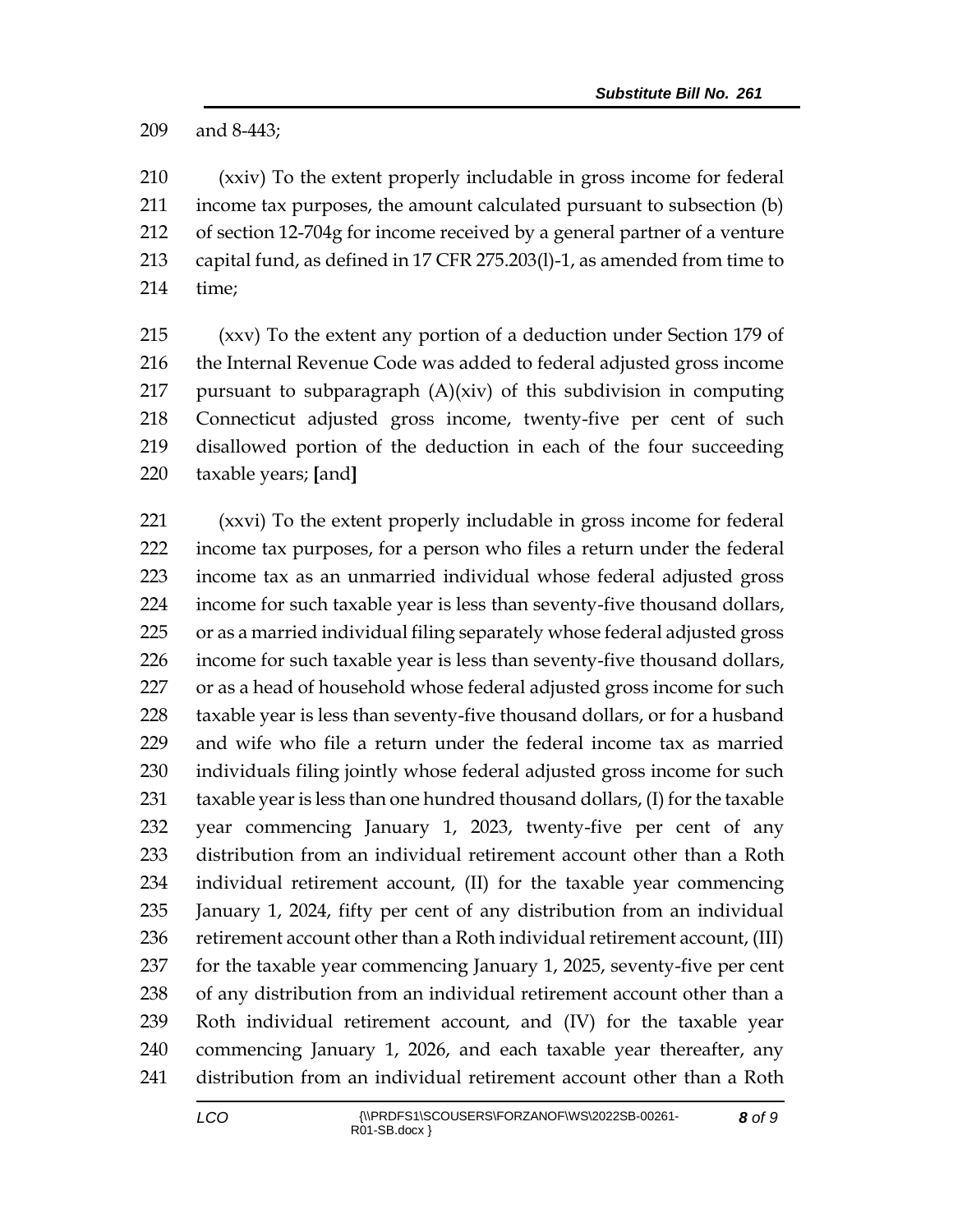## 242 individual retirement account; **[**.**]**

| 243                                                                | (xxvii) To the extent not deductible in determining federal adjusted                                                                                                                                                                                                                                                                                                                                                                                                                                                                                                                                                                                                                                |  |  |
|--------------------------------------------------------------------|-----------------------------------------------------------------------------------------------------------------------------------------------------------------------------------------------------------------------------------------------------------------------------------------------------------------------------------------------------------------------------------------------------------------------------------------------------------------------------------------------------------------------------------------------------------------------------------------------------------------------------------------------------------------------------------------------------|--|--|
| 244                                                                | gross income, ordinary and necessary expenses paid or incurred by a                                                                                                                                                                                                                                                                                                                                                                                                                                                                                                                                                                                                                                 |  |  |
| 245                                                                | taxpayer for the care of any person seventy years of age or older related                                                                                                                                                                                                                                                                                                                                                                                                                                                                                                                                                                                                                           |  |  |
| 246                                                                | by blood, adoption or marriage to the taxpayer during the taxable year                                                                                                                                                                                                                                                                                                                                                                                                                                                                                                                                                                                                                              |  |  |
| 247                                                                | in an amount not to exceed sixty thousand dollars for the cost of full-                                                                                                                                                                                                                                                                                                                                                                                                                                                                                                                                                                                                                             |  |  |
| 248                                                                | time home care, including, but not limited to, the cost of medical                                                                                                                                                                                                                                                                                                                                                                                                                                                                                                                                                                                                                                  |  |  |
| 249                                                                | supplies, in-home services provided by a homemaker-companion                                                                                                                                                                                                                                                                                                                                                                                                                                                                                                                                                                                                                                        |  |  |
| 250                                                                | agency, as defined in section 20-670, and health care provided by a home                                                                                                                                                                                                                                                                                                                                                                                                                                                                                                                                                                                                                            |  |  |
| 251                                                                | health agency, as defined in section 19a-490; and                                                                                                                                                                                                                                                                                                                                                                                                                                                                                                                                                                                                                                                   |  |  |
| 252<br>253<br>254<br>255<br>256<br>257<br>258<br>259<br>260<br>261 | (xxviii) To the extent not deductible in determining federal adjusted<br>gross income or under any other provision of this subparagraph,<br>ordinary and necessary expenses paid or incurred by a taxpayer for the<br>care of a qualifying individual, as defined in Sections $21(b)(1)(B)$ and<br>$21(b)(1)(C)$ of the Internal Revenue Code, in an amount not to exceed<br>sixty thousand dollars for the cost of full-time home care, including, but<br>not limited to, the cost of medical supplies, in-home services provided<br>by a homemaker-companion agency, as defined in section 20-670, and<br>health care provided by a home health agency, as defined in section 19a-<br><u>490.</u> |  |  |
|                                                                    |                                                                                                                                                                                                                                                                                                                                                                                                                                                                                                                                                                                                                                                                                                     |  |  |

This act shall take effect as follows and shall amend the following sections:

| Section 1 | from passage and            | $12-701(a)(20)(B)$ |
|-----------|-----------------------------|--------------------|
|           | applicable to taxable years |                    |
|           | commencing on or after      |                    |
|           | January 1, 2022             |                    |

## *Statement of Legislative Commissioners:*

In Subdivs.  $(20)(B)(xxvii)$  and  $(20)(B)(xxviii)$ , "home health care" was changed to "home care", "medical supplies and in-home services" was changed to "medical supplies, in-home services", "a home health agency" was changed to "health care provided by a home health agency" and "or both" was deleted for accuracy.